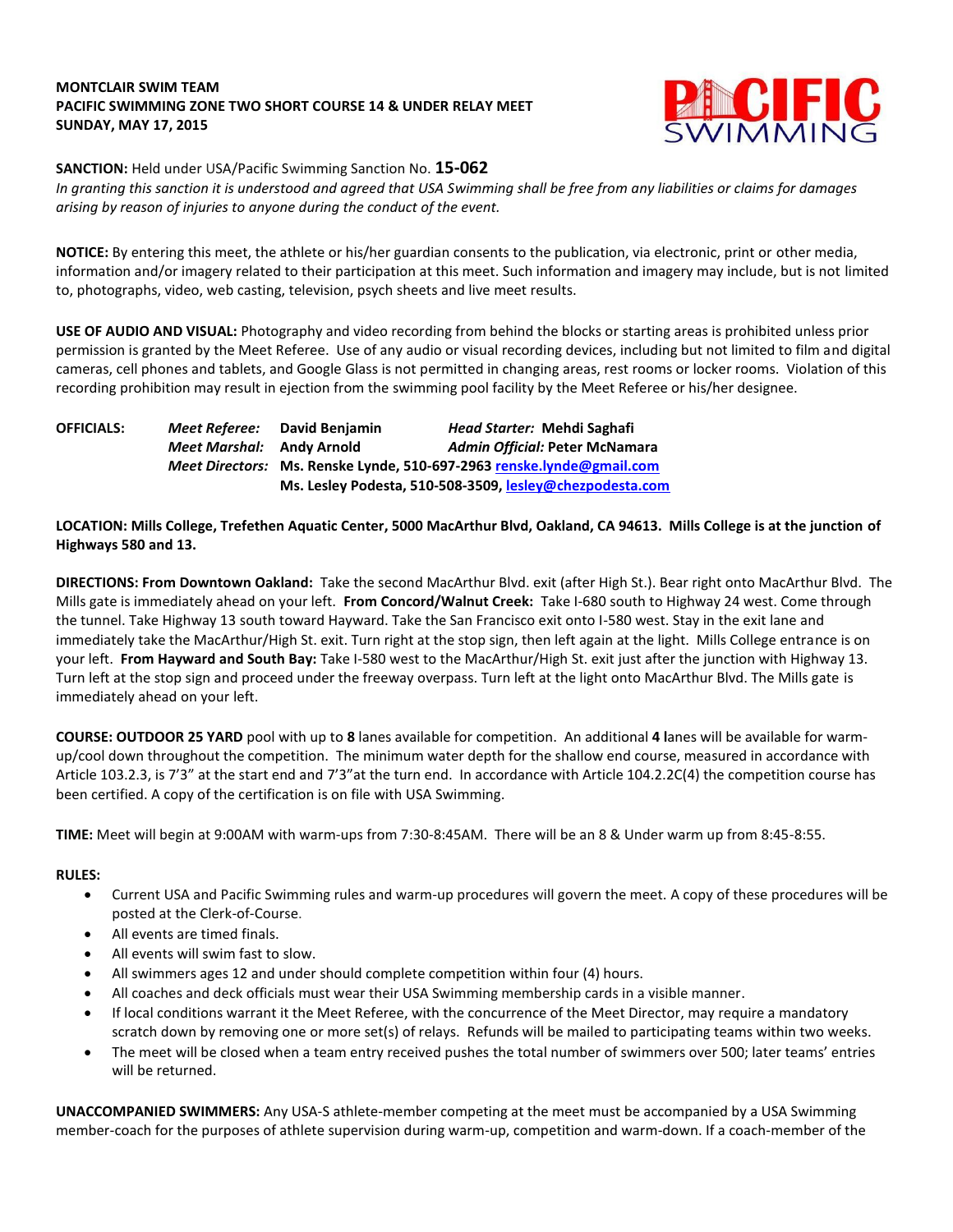athlete's USA-S Club does not attend the meet to serve in said supervisory capacity, it is the responsibility of the swimmer or the swimmer's legal guardian to arrange for supervision by a USA-S member-coach. The Meet Director or Meet Referee may assist the swimmer in making arrangements for such supervision; however, it is recommended that such arrangements be made in advance of the meet by the athlete's USA-S Club Member-Coach.

**RACING STARTS:** Swimmers must be certified by a USA-S member-coach as being proficient in performing a racing start, or must start the race in the water. It is the responsibility of the swimmer or the swimmer's legal guardian to ensure compliance with this requirement.

## **RESTRICTIONS:**

- Smoking and the use of other tobacco products is prohibited on the pool deck, in the locker rooms, in spectator seating, on standing areas and in all areas used by swimmers, during the meet and during warm-up periods.
- Sale and use of alcoholic beverages is prohibited in all areas of the meet venue.
- No glass containers are allowed in the meet venue.
- No propane heater is permitted except for snack bar/meet operations.
- No animals may be allowed on the venue premises.
- All shelters must be properly secured.
- Changing into or out of swimsuits other than in locker rooms or designated areas is prohibited.
- Destructive devices, to include but not limited to, explosive devices and equipment, firearms (open or concealed), blades, knives, mace, stun guns and blunt objects are strictly prohibited in the swimming facility and its surrounding areas. If observed, the Meet Referee or his/her designee may ask that these devices be stored safely away from the public or removed from the facility. Noncompliance may result in the reporting to law enforcement authorities and ejection from the facility. Law enforcement officers (LEO) are exempt per applicable laws.

## **ELIGIBILITY:**

- Swimmers must be current members of USA-S and be attached to an entering team. If this is not done, it may be difficult to match the swimmer with the registration. The meet host will check all swimmer registrations against the SWIMS database and if not found to be registered the Meet Director shall accept the registration at the meet (a \$10 surcharge will be added to the regular registration fee).
- Duplicate registrations will be refunded by mail.
- Disabled swimmers are welcome to attend this meet and should contact the Meet Director or Meet Referee regarding any special accommodations on entry times and seeding per Pacific Swimming policy.
- Swimmers must be 14 and under
- Entries with **"NO TIME" will be ACCEPTED.**
- The swimmer's age will be the age of the swimmer on the first day of the meet.

**ENTRY PRIORITY:** Meet entries will not be accepted any earlier than April 12, 2015. Entries of "year round" Zone 2 teams postmarked by April 19, 2015 will be given 1<sup>st</sup> priority acceptance. Entries from members of all Zone 2 teams (year round and seasonal) postmarked between April 19, 2015 and April 26, 2015 will be given 2<sup>nd</sup> priority acceptance. All entries from Zone 2, all other Pacific LSC Zones and other LSC's, either postmarked or hand delivered by the entry deadline will be considered in the order that they were received. **NOTE: Each unregistered swimmer must come with (1) a completed USA Swimming registration form and (2) a check for \$83 made payable to "Pacific Swimming" or cash.**

**ENTRY FEES:** \$9.00 per relay event plus an \$8.00 participation fee per swimmer. Entries will be rejected if payment is not sent at time of request. Refunds will not be given for "no-shows" or for entered relays that do not swim.

**ENTRY INSTRUCTIONS**: Entries for each team must come in a single package on the attached Consolidated Athlete Entry Form and Event entry form. Please photocopy the consolidated athlete entry form before completing if you will need to enter more than 25 swimmers. Forms must be filled out completely and printed clearly with specified information for all participating swimmers in advance. **Neither swimmers nor relays may be added after the entry deadline**. Entry times are not required. Entries may be submitted by mail or hand delivery.

Entries must be on the attached consolidated entry form. Forms must be filled out completely and printed clearly with swimmer names. Entries must be postmarked by Monday, May 4, 2015 or hand delivered by 6:30 p.m. Wednesday, May 6, 2015. No late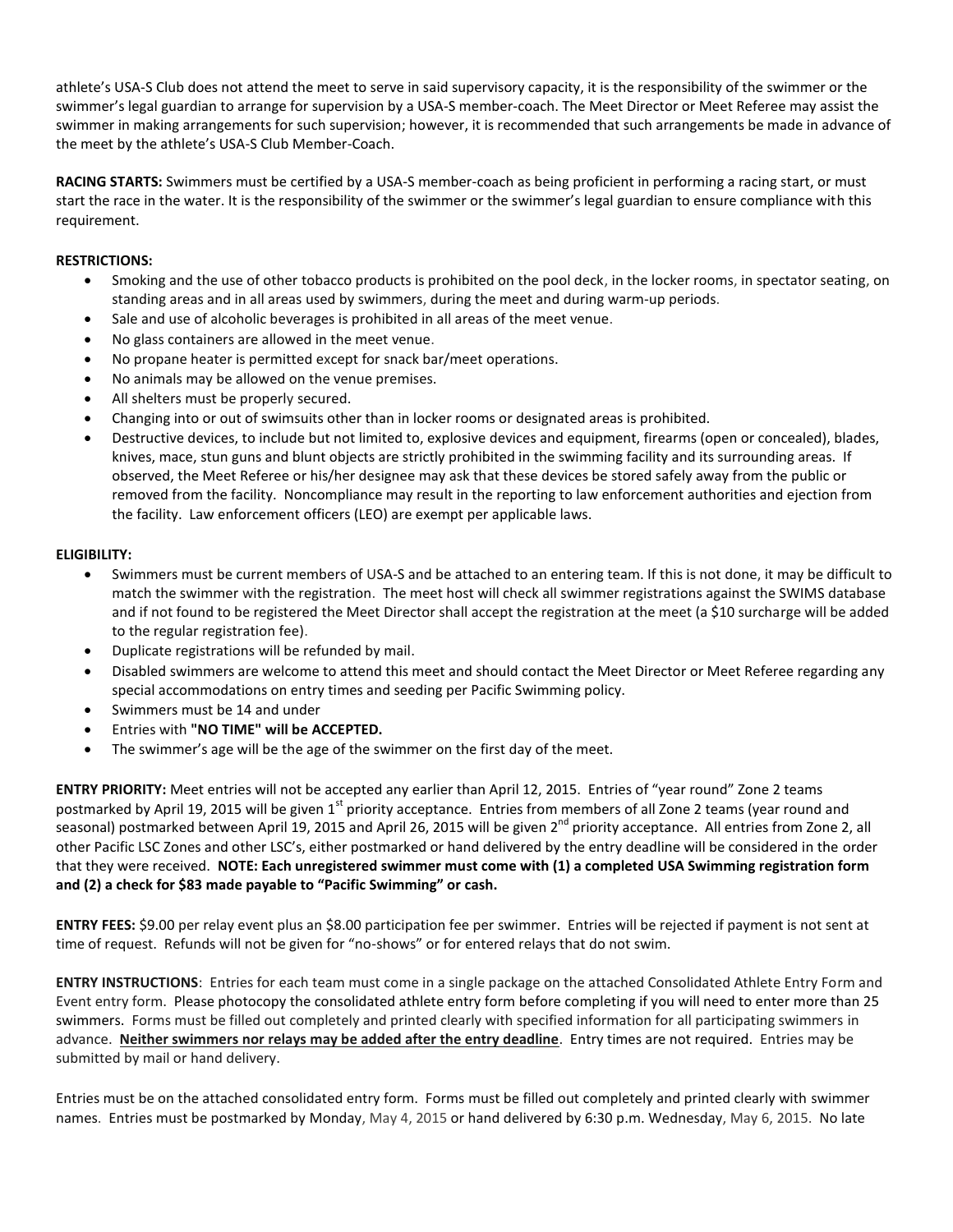entries will be accepted. No refunds will be made, except mandatory scratch downs. Requests for confirmation of receipt of entries should include a self-addressed, stamped envelope.

#### **Make check payable to**: **Montclair Swim Team**

| Mail/hand deliver entries to: | Ms. Renske Lynde   |
|-------------------------------|--------------------|
|                               | 951 Alvarado Road  |
|                               | Berkeley, CA 94705 |
|                               | 510-697-2963       |
|                               |                    |

**SEEDING**: The following priority will be used to approximate fastest-to-slowest order for the seeding of each event:

- 1. "A" relays from teams with subordinate entries
- 2. "A" relay solo entries
- 3. "B" relays from teams with subordinate entries
- 4. "B" relay solo entries
- 5. Etc…

**CHECK-IN:** The meet will be pre-seeded. Individual swimmers need not check in unless they need to register. Coaches, however, must pick up their relay cards before the start of the meet in order to include names.

**SCRATCHES:** Relay teams that must withdraw from an event after it is seeded are requested to inform the referee immediately.

**AWARDS:** The events will be scored 1st through 8th places. Points will be given as follows: 18-14-12-10-8-6-4-2. Distinctive awards will be given for 1st through 3rd in each event. Team trophies will be awarded for 1st through 3rd places based on total points.

**ADMISSION:** Free. A program will be available for a reasonable price. Program will be posted at several locations at the venue and copies will be handed out to coaches.

**SNACK BAR & HOSPITALITY:** A snack bar will be available throughout the competition. Coaches and working deck officials will be provided lunch. Hospitality will serve refreshments to timers and volunteers.

**MISCELLANEOUS:** No overnight parking is allowed. Facilities will not be provided after meet hours.

**MINIMUM OFFICIALS:** The Meet Referee shall conduct an inventory of Officials and shall compare the number of swimmers entered against the number of Officials that worked representing each team per day of the meet. Those teams who have not provided sufficient Officials in a day of the meet, in accordance with the table below, will be fined \$100 per missing Official per day.

| Number of swimmers entered in meet per<br>team per day | Number of trained and carded officials required |
|--------------------------------------------------------|-------------------------------------------------|
| $1 - 10$                                               |                                                 |
| $11 - 25$                                              |                                                 |
| $26 - 50$                                              |                                                 |
| 51-75                                                  |                                                 |
| 76-100                                                 |                                                 |
| Every 20 Swimmers over 100                             |                                                 |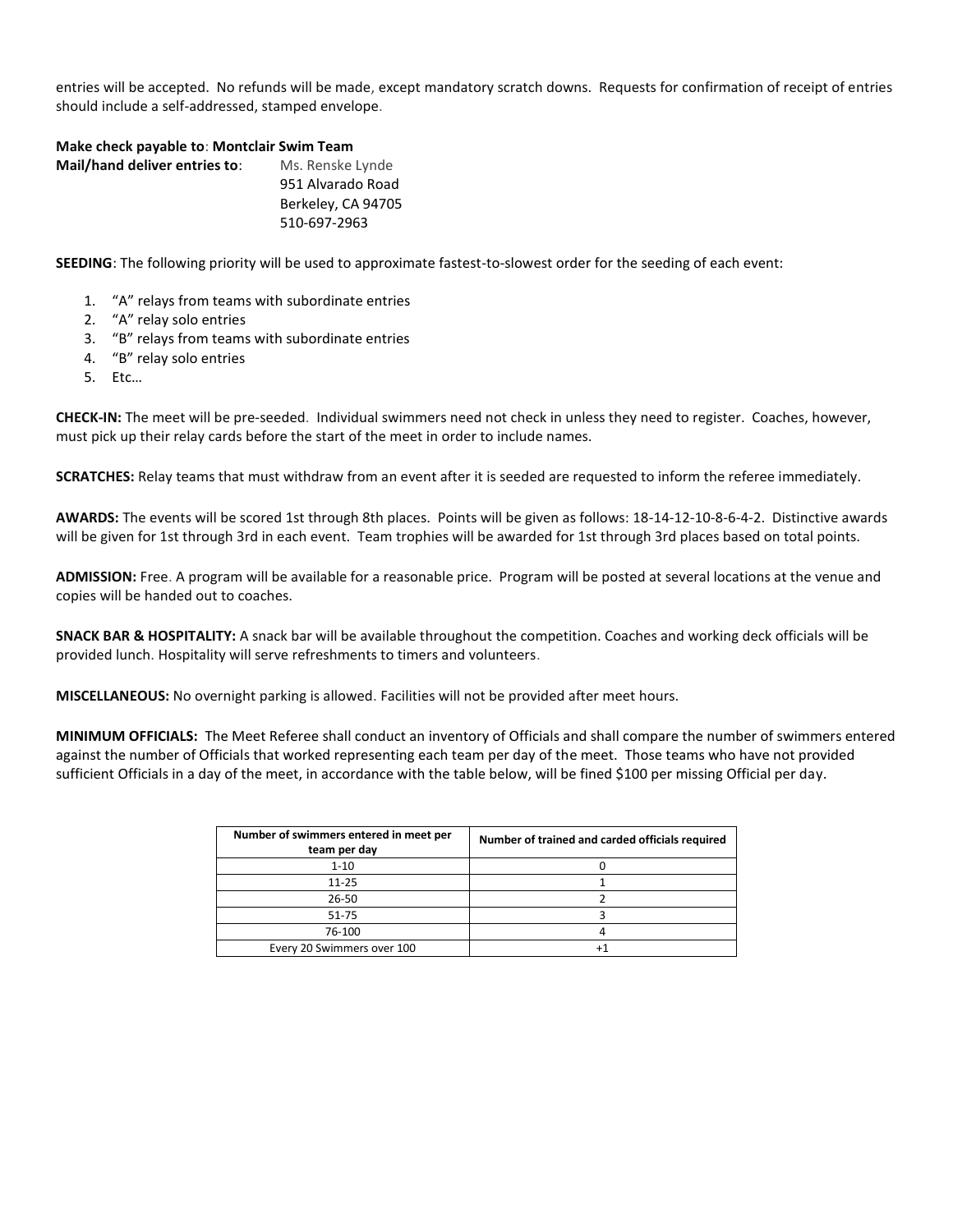### **EVENT SUMMARY**

| 8-Under                            | $9 - 10$                           | $11 - 12$                          |                                                 |
|------------------------------------|------------------------------------|------------------------------------|-------------------------------------------------|
| 100 Medley Relay                   | 200 Medley Relay                   | 200 Medley Relay                   | 400 Medley Relay                                |
| 100 Free Relay                     | 200 Free Relay                     | 200 Free Relay                     | 400 Free Relay                                  |
| 100 Fly Relay*                     | 200 Fly Relay*                     | 200 Fly Relay*                     | 200 Fly Relay*                                  |
| 100 Breast Relay*                  | 200 Breast Relay*                  | 200 Breast Relay*                  | 200 Breast Relay*                               |
| 200 Free-Back Relay*□              | 200 Free-Back Relay*□              | 200 Free-Back Relay*□              | 200 Free-Back Relay*□                           |
| 100 Dolphin Relay* *               | 100 Dolphin Relay* ❖               | 100 Dolphin Relay* *               | 100 Dolphin Relay* *                            |
| Age Progressive 250 Free<br>Relay□ | Age Progressive 250 Free<br>Relay□ | Age Progressive 250 Free<br>Relay□ | Age Progressive 250 Free<br>Relay <sup>[]</sup> |

\* Indicates "Mixed" Relay allowed. This is any combination of boys and girls within an age group, including 4 boys or 4 girls.

 $\Box$  "Free-Back" indicates each swimmer does freestyle the first 25 yards, then backstroke the next 25 yards. A flip-turn is permitted.

 For the dolphin relay, the first swimmer MUST begin from a backstroke start. The next three must begin from a dive. Only a breaststroke arm stroke is allowed when breathing. There is no limit to the distance each swimmer may go underwater.

Age progressive relay will be swum as: 8-Under 25 yards; 10-under 50 yards; 12-under 75 yards; 14-under 100 yards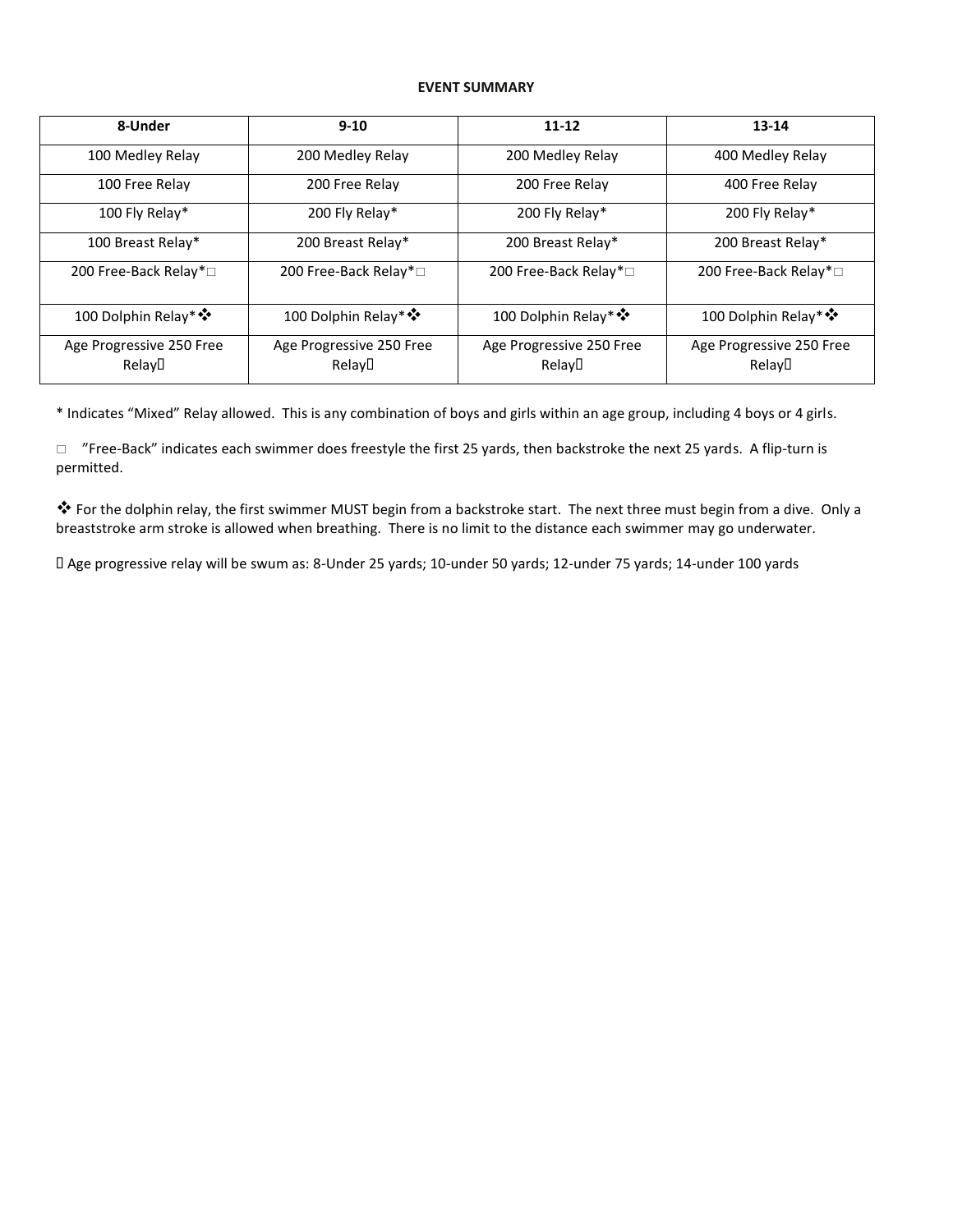# **EVENT ENTRY FORM**

| Team:          |                                             |        |                       | <b>Team Code:</b>          | Zone:              |
|----------------|---------------------------------------------|--------|-----------------------|----------------------------|--------------------|
| Event          | Age Group                                   | Gender | Yards                 | Stroke                     | # of teams entered |
| 1              | 8-under                                     | Girls  | 100                   | Medley                     |                    |
| $\overline{2}$ | 8-under                                     | Boys   | 100                   | Medley                     |                    |
| 3              | $9 - 10$                                    | Girls  | 200                   | Medley                     |                    |
| 4              | $9 - 10$                                    | Boys   | 200                   | Medley                     |                    |
| 5              | $11 - 12$                                   | Girls  | 200                   | Medley                     |                    |
| 6              | $11 - 12$                                   | Boys   | 200                   | Medley                     |                    |
| 7              | 13-14                                       | Girls  | 400                   | Medley                     |                    |
| 8              | 13-14                                       | Boys   | 400                   | Medley                     |                    |
| 9              | 8-under                                     | Girls  | 100                   | Free                       |                    |
| 10             | 8-under                                     | Boys   | 100                   | Free                       |                    |
| 11             | $9 - 10$                                    | Girls  | 200                   | Free                       |                    |
| 12             | $9 - 10$                                    | Boys   | 200                   | Free                       |                    |
| 13             | $11 - 12$                                   | Girls  | 200                   | Free                       |                    |
| 14             | $11 - 12$                                   | Boys   | 200                   | Free                       |                    |
| 15             | 13-14                                       | Girls  | 400                   | Free                       |                    |
| 16             | 13-14                                       | Boys   | 400                   | Free                       |                    |
| 17             | 8-under                                     | Mixed* | 100                   | Fly                        |                    |
| 18             | $9 - 10$                                    | Mixed* | 200                   | Fly                        |                    |
| 19             | $11 - 12$                                   | Mixed* | 200                   | Fly                        |                    |
| 20             | 13-14                                       | Mixed* | 200                   | Fly                        |                    |
| 21             | 8-under                                     | Mixed* | 100                   | <b>Breast</b>              |                    |
| 22             | $9 - 10$                                    | Mixed* | 200                   | <b>Breast</b>              |                    |
| 23             | $11 - 12$                                   | Mixed* | 200                   | <b>Breast</b>              |                    |
| 24             | 13-14                                       | Mixed* | 200                   | <b>Breast</b>              |                    |
| 25             | 8-under                                     | Mixed* | 200                   | Free-Back                  |                    |
| 26             | $9 - 10$                                    | Mixed* | 200                   | Free-Back                  |                    |
| 27             | $11 - 12$                                   | Mixed* | 200                   | Free-Back                  |                    |
| 28             | 13-14                                       | Mixed* | 200                   | Free-Back                  |                    |
| 29             | 8-under                                     | Mixed* | 100                   | Dolphin                    |                    |
| 30             | $9 - 10$                                    | Mixed* | 100                   | Dolphin                    |                    |
| 31             | $11 - 12$                                   | Mixed* | 100                   | Dolphin                    |                    |
| 32             | 13-14                                       | Mixed* | 100                   | Dolphin                    |                    |
| 33             | 8-under<br>10-under<br>12-under<br>14-under | Girls  | 25<br>50<br>75<br>100 | Age<br>Progressive<br>Free |                    |
| 34             | 8-under<br>10-under<br>12-under<br>14-under | Boys   | 25<br>50<br>75<br>100 | Age<br>Progressive<br>Free |                    |
|                |                                             |        |                       |                            |                    |

\*Indicates "Mixed" Relay allowed. This is any combination of boys and girls within an age group, including 4 boys or 4 girls.